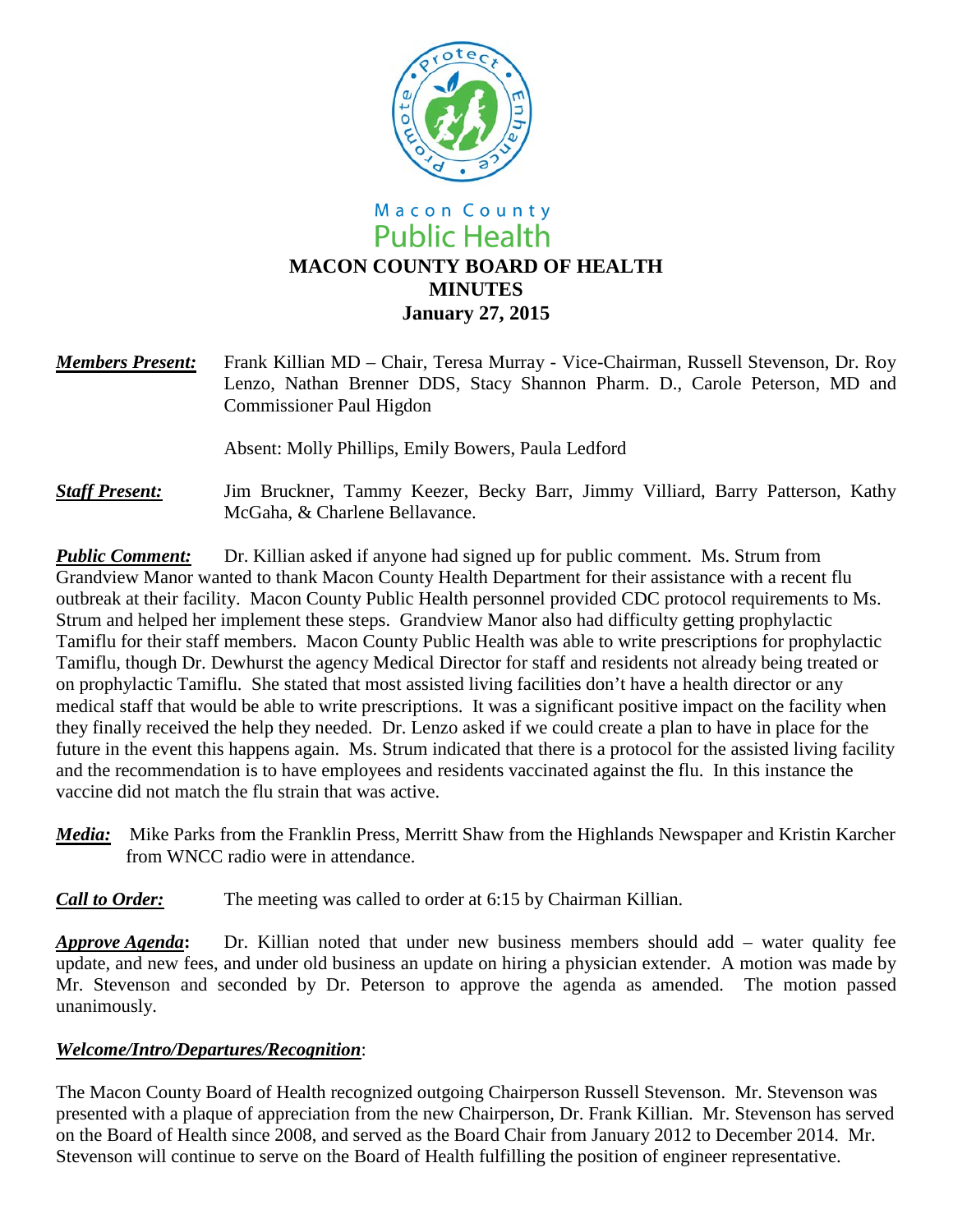## **Presentations**

*SOTCH Report:* Ms. Barr referred the members to the handout in their packets of The State of the County Health report. She briefly reviewed the highlights regarding morbidity and mortality data, and hospital admissions. The three county health priorities selected during the 2012 Community Health Assessment were also reviewed. This review included results and progress made on each priority during the 2014 calendar year. Ms. Barr also reviewed how our county rates have changed regarding the priorities selected. Ms. Barr also reviewed emerging health issues including Ebola preparation, e-cigarettes, and upward trending suicide rates. The full report can be viewed on the county's website, at the health department, or at the Macon County Public Library.

Dr. Killian asked how often this report was done. Ms. Barr said it is due to the state in December of every year that we do not perform a community health assessment. Mr. Stevenson asked how our older than average population affects the results. Ms. Barr indicated these numbers are age, race, and sex adjusted so they are an accurate reflection of the trends.

*Approve Minutes of Previous Meeting:* Dr. Killian asked members to review the minutes from the last meeting. A motion was made by Dr. Peterson and seconded by Mr. Stevenson to approve the minutes of the December 16, 2014 meeting as submitted. The motion passed unanimously.

## **Old Business**

*Molar Roller Update:* Mr. Villiard indicated that the Molar Roller will be transported back from Ohio this Friday following a 6 week retrofit. Maintenance staff will be on hand Saturday when it arrives at South Macon Elementary School. Computers will be reinstalled on Monday and they will be back up and open for business on Tuesday. Dr. Peterson asked how children get seen on the Molar Roller. Mr. Villiard indicated that a letter is sent home approximately four weeks before they visit the school so parents can make an appointment. Mr. Villiard indicated that it was to our benefit that our county maintenance took such good care of the unit during the time we've had it, so it required modest work to be done.

*Rabies Clinics Update:* Mr. Patterson referred the members to the handout in their packet. He indicated that they had raised the fee last year for the rabies vaccine and were concerned that this would impact the number of shots given at these clinics. When he looked at the data, including all of the vaccinations being done in the community, the rabies clinic numbers are down, but we are still vaccinating the same number of animals County-wide. Mr. Stevenson asked if we have had a positive report of rabies in the county. Mr. Patterson indicated that we had one positive test come back on a bat but no other animals have tested positive.

*Update on Physician Extender and Lab Supervisor:* – Ms. Keezer indicated that we had hired a new Lab Supervisor, Ann Hall, who comes from a direct practice and academic background and we are very happy to have her. We have extended a written offer to a Nurse Practitioner and have received a verbal acceptance. She plans to submit her written acceptance to us next week with an anticipated start date of May 4, 2015; 90 days out to be in compliance with her current contract. Dr. Peterson asked if this nurse practitioner was trained on colpos-copies. Ms. Keezer stated that she was not but was willing to be trained.

#### **New Business**

*Communicable Disease Update*: Mr. Villiard referred the members to the handout in their packets that included information about the current influenza numbers in our region. The H3N3 was the predominant strain that is showing positive in testing. He also noted the flu outbreak that we had at a local assisted living facility, 64 out of 68 residents had symptoms of the flu. There were approximately 53 prescriptions for Tamiflu that were written for residents and employees. We continue to monitor the facility to be sure the flu has stopped spreading. Mr. Stevenson asked what the difference was between a nursing home and an assisted living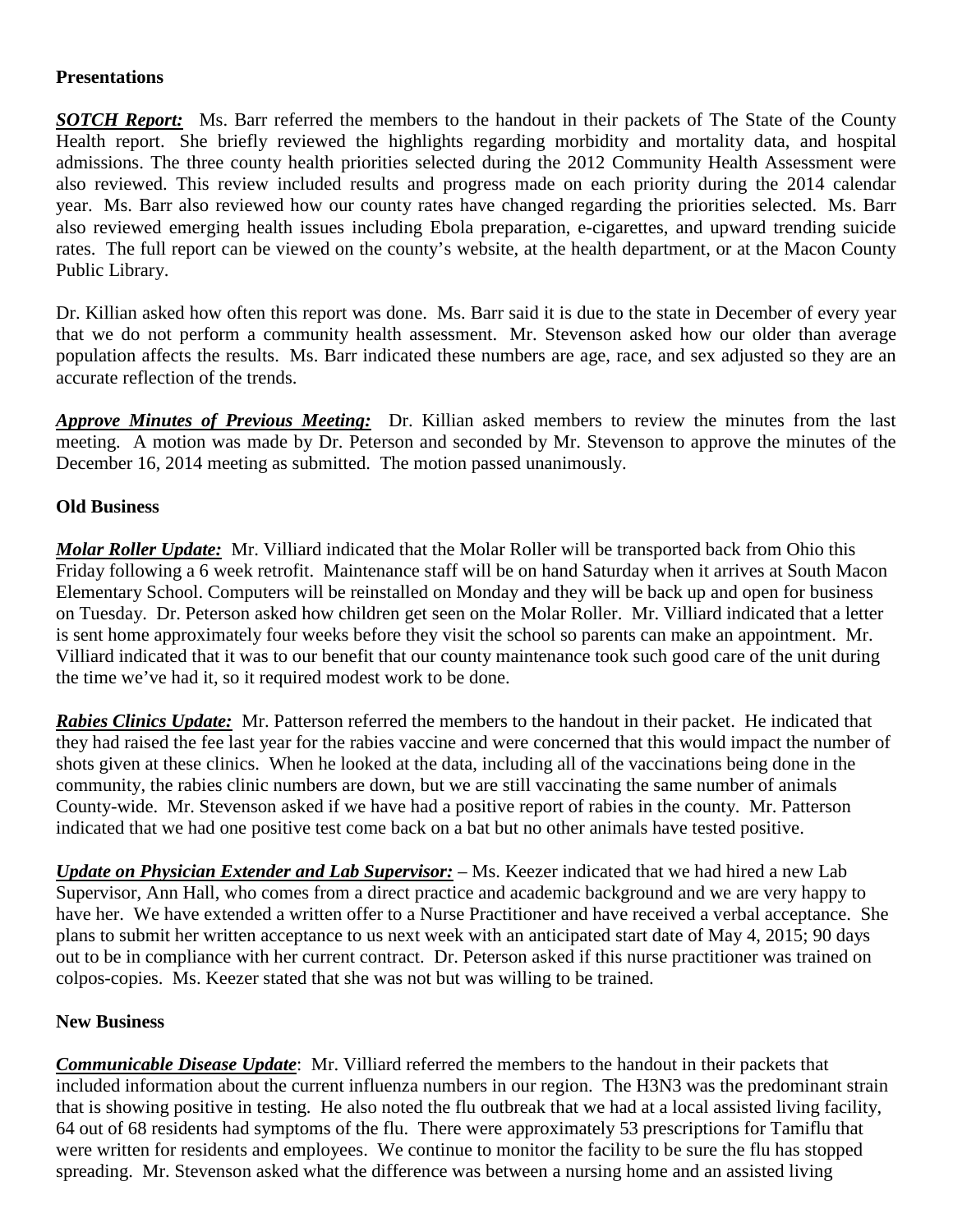facility. Mr. Villiard indicated that a nursing home has to have medical personnel on staff and there are different state requirements. Dr. Lenzo asked how many days it took for us to respond once we were notified. Dr. Villiard indicated that we responded the same day we received notification. Within two days the prescriptions were obtained for the residents and employees. Mr. Stevenson asked how the Health Department was doing regarding the vaccine policy. Mr. Bruckner indicated that we had achieved 100% compliance.

Mr. Villiard reported on the current EBOLA outbreak. Although the last case in the U.S. was reported in October, globally the epidemic appears to have not peaked yet. He also pointed out the tremendous impact on public health the US cases have had to include contact tracing and monitoring.

There is a current Measles outbreak in CA linked to theme park that continues to spread. The index case appears to be a child traveling from an endemic country. Most US cases have been in unvaccinated children. Although there is a requirement for school children to be immunized against measles, a family can claim a religious exemption and the child will be allowed to attend school. Also, home schooling is becoming more popular and is not subject to the same immunization requirements.

*On-Site Wastewater Permitting:* Mr. Jennings indicated that the state handed down some new permitting requirements to them in December. They have stated that the Construction Authorization for a septic system installation is not transferrable to subsequent property owners. The construction authorization is not transferrable as well but the building permit is. Mr. Stevenson asked what drove the state to make these changes. Mr. Patterson reported it is probable that litigation against the state prompted the changes. Mr. Higdon asked how this was going to affect our fee structure. Mr. Patterson indicated that he and Mr. Jennings had already drafted a new fee schedule and when they have finalized it they will bring it to the board for approval. Dr. Killian asked if he thought this would slow down the recovery of the real estate market. Mr. Patterson said that he did not think so. The permit extension act that 'tolled' septic permits from 2008-2011 runs out in 2016. Ms. Murray stated that it will possibly affect the individuals that have undeveloped land and want to sell it. The new requirements may more clearly define the options for these land owners. There really haven't been any major changes to the fee structure since 2007. We are open to suggestions or ideas about the fee structure.

*Water Quality Fee Update:* Mr. Patterson reported that the state lab increased their fees and this has impacted us. This is not good because we are getting fewer samples as people are not checking their well water. He referred them to the handout in their packets regarding technical investigation and guidance from Virginia Tech. They are proceeding to secure funding for a graduate level thesis on lead in the wells in Macon County.

*Medicaid Cost Settlement & Clinical Program Changes:* Mr. Bruckner reported that we were asking for several budget amendments and would need Board approval for these. They went before the County Commissioners last week based on a short notice request by the County Manager to present on changes in this year and next year's budgets and Medicaid Cost Settlement was one of the items presented at that meeting. Due to the increase in Medicaid Cost Settlement revenues over the past few years we are requesting these funds be built into the department's budget each year so we are not scrambling at the end of a fiscal year to spend these funds. This is money that we have earned in revenue and has to be spent in the program where it was earned. He referred the members to the handout in their packets. We are proposing adding additional clinical services as the demand in the community based on our community health assessment is driving this need. Because these revenues are generated by the health department these changes will not require any additional County funding – no added cost to the County. Mr. Bruckner reviewed the FY 15 & 16 projected increase in revenues and expenses. We are asking that the board approve a FY15 increase of \$146,608. We are requesting \$99,039 of FY15 earned revenues be carried forward into FY16. All of the added positions will be contract positions and will not continue into FY17 unless we can continue to generate and maintain these additional revenues to support these positions. Mr. Bruckner asked if anyone had any questions. A motion was made by Mr. Stevenson and seconded by Dr. Peterson to approve the budget changes as requested. The motion passed unanimously.